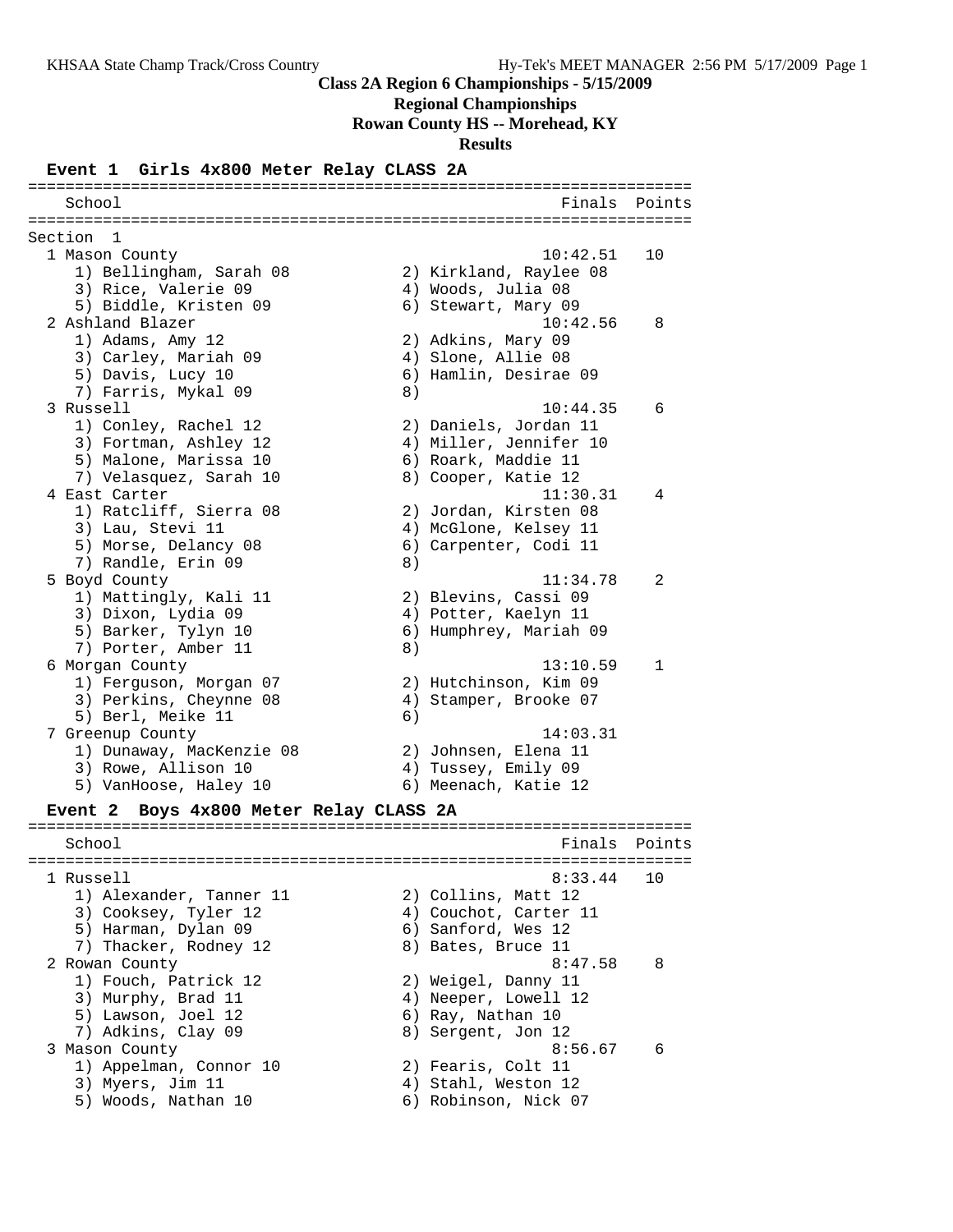# **Class 2A Region 6 Championships - 5/15/2009**

# **Regional Championships**

**Rowan County HS -- Morehead, KY**

## **Results**

# **....Event 2 Boys 4x800 Meter Relay CLASS 2A**

| 7) Appelman, Daniel 09<br>4 Fleming County |    | 8) Daniels, Jeffrey 09<br>9:14.63 | $\overline{4}$ |
|--------------------------------------------|----|-----------------------------------|----------------|
| 1) Lee, Travis 12                          |    | 2) Leet, Dalton 10                |                |
|                                            |    |                                   |                |
| 3) Landreth, Nathan 12                     |    | 4) Lee, Tanner 10                 |                |
| 5) Clark, Chip 10                          |    | 6) Jones, Cody 11                 |                |
| 7) Hernandez, Marcos 10                    |    | 8) Planck, John 09                |                |
| 5 Ashland Blazer                           |    | 9:26.49                           | $\mathcal{L}$  |
| 1) Bartram, Nathaniel 09                   |    | 2) Renneker, Jon 10               |                |
| 3) Wofford, Clay 09                        |    | 4) Kizziar, Brennan 09            |                |
| 5) Lemon, Michael 09                       |    | 6) Callihan, Timmy 09             |                |
| 7) Spade, Andrew 12                        |    | 8) Jenkins, Evan 11               |                |
| 6 Lawrence County                          |    | 9:36.01                           | $\mathbf{1}$   |
| 1) Bailey, Caleb 09                        |    | 2) Finley, Logan 09               |                |
| 3) Moore, Gary 11                          |    | 4) Stevens, Tanner 11             |                |
| 5) Savage, Blayne 09                       |    | 6) Ray, Michael 09                |                |
| 7 Lewis County                             |    | 10:04.62                          |                |
| 1) Bonner, Matthew 08                      |    | 2) Carver, Kyle 11                |                |
| 3) Jordan, Kyle 12                         | 4) | Lung, Brandon 08                  |                |
| 5) Buckler, Nick 12                        |    | 6) Cox, Drew 12                   |                |
| 7) Sander, Brandon 11                      |    | 8) Conway, Kristian 09            |                |
| 8 Greenup County                           |    | 11:18.81                          |                |
| 1) Fannin, Jon 11                          |    | 2) Glynn, Vince 11                |                |
| 3) Hampton, Tylor 09                       |    | 4) Spicer, Ben 09                 |                |
| 5) Rowe, Trenton 09                        |    | 6) Rowe, Trevor 10                |                |
|                                            |    |                                   |                |
| 7) Virgin, Ethan 11                        | 8) |                                   |                |

## **Event 3 Girls 100 Meter Hurdles CLASS 2A**

| Name                                    |  | Year School        | Finals        | Points         |  |  |
|-----------------------------------------|--|--------------------|---------------|----------------|--|--|
|                                         |  |                    |               |                |  |  |
| 1 Dailey, Alexis                        |  | 10 Fleming County  | 20.05         |                |  |  |
| 2 Garvin, Samantha                      |  | 07 Greenup County  | 23.61         |                |  |  |
| 3 Bertoux, Justine                      |  | 11 Ashland Blazer  | 24.63         |                |  |  |
| Section 2                               |  |                    |               |                |  |  |
| 1 Roark, Maddie                         |  | 11 Russell         | 17.33         | 10             |  |  |
| 2 Dixon, Jenna                          |  | 11 Boyd County     | 17.83         | 8              |  |  |
| 3 Carpenter, Iretta                     |  | 10 Mason County    | 18.29         | 6              |  |  |
| 4 Senters, Jill                         |  | 09 Lawrence County | 18.64         | 4              |  |  |
| 5 Paver, Madison                        |  | 09 Mason County    | 18.93         | $\mathfrak{D}$ |  |  |
| 6 Berl, Meike                           |  | 11 Morgan County   | 19.89         | 1              |  |  |
| 7 Meade, Brooke                         |  | 10 Fleming County  | 21.24         |                |  |  |
| 8 Morgan, Erika                         |  | 11 Lewis County    | 21.60         |                |  |  |
| Event 4 Boys 110 Meter Hurdles CLASS 2A |  |                    |               |                |  |  |
| Name                                    |  | Year School        | Finals Points |                |  |  |
|                                         |  |                    |               |                |  |  |

| Section 1       |                    |       |  |  |  |  |
|-----------------|--------------------|-------|--|--|--|--|
| 1 Stegall, Eli  | 10 Morgan County   | 21.84 |  |  |  |  |
| 2 Hall, Chris   | 09 Rowan County    | 22.19 |  |  |  |  |
| 3 Hurst, David  | 09 Ashland Blazer  | 22.87 |  |  |  |  |
| Section 2       |                    |       |  |  |  |  |
| 1 Foster, Mason | 11 Lawrence County | 19.17 |  |  |  |  |
| 2 Clark, Chip   | 10 Fleming County  | 16.31 |  |  |  |  |